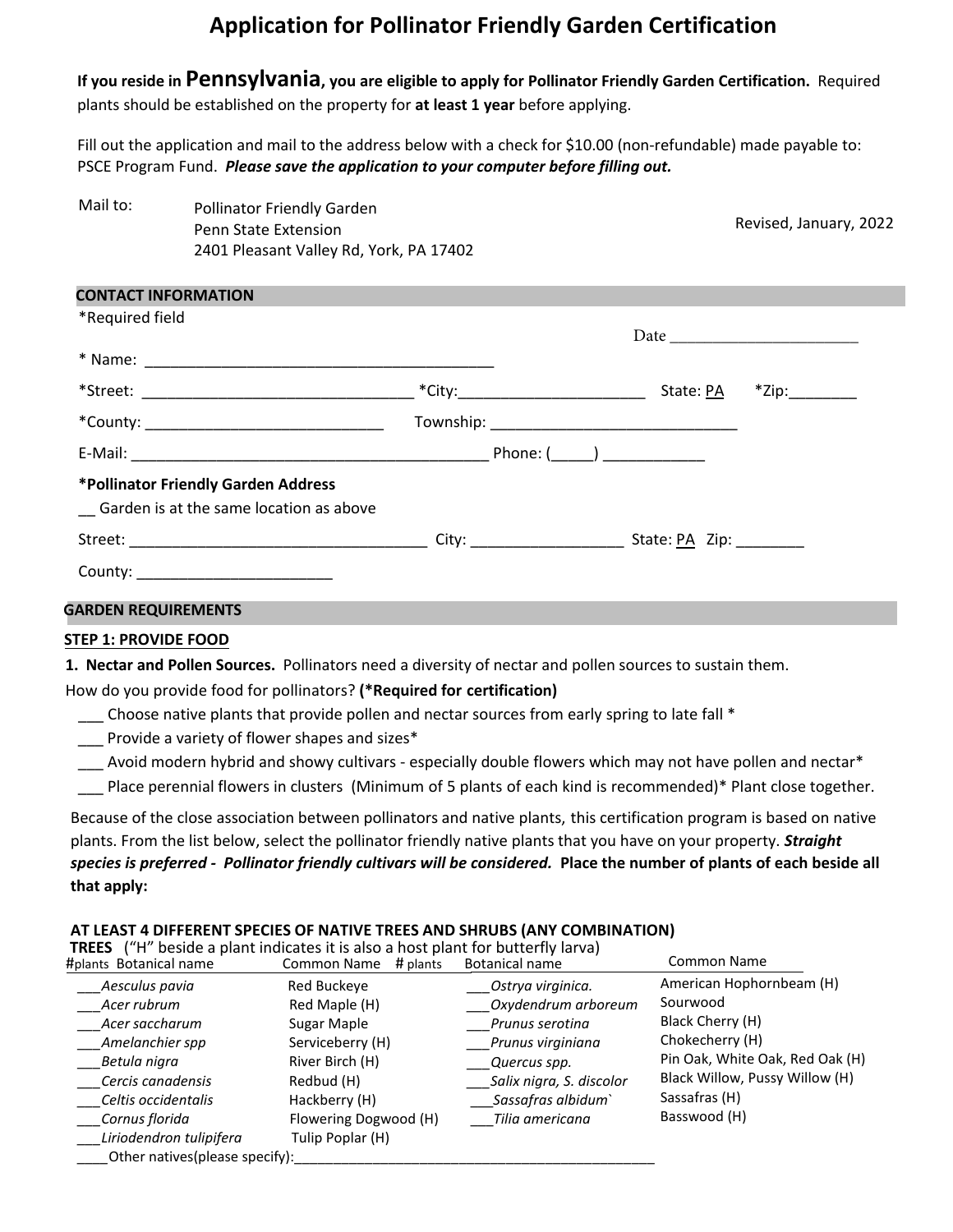## **SHRUBS** ("H" beside a plant indicates it is also a host plant for butterfly larva)

| # plants Botanical name   | <b>Common Name</b>    | # plants Botanical Name       | <b>Common Name</b>     |
|---------------------------|-----------------------|-------------------------------|------------------------|
| Arctostaphylos uva-ursi   | Bearberry             | Itea virginica                | Virginia Sweetspire    |
| Ceanothus americana       | New Jersey Tea        | Kalmia latifolia              | <b>Mountain Laurel</b> |
| Calycanthus floridus      | Sweet Shrub           | Lindera benzoin               | Spicebush (H)          |
| Cephalanthus occidentalis | Buttonbush            | Rhus spp                      | Sumac                  |
| lClethra alnifolia        | Summersweet           | Rosa palustris                | Swamp Rose (H)         |
| Cornus alternifolia       | Pagoda Dogwood        | l Rosa caroliniana            | Carolina Rose (H)      |
| Cornus amomum             | Silky Dogwood         | Rosa. virginiana              | Virginia Rose (H)      |
| Cornus racemosa           | Gray Dogwood          | Symphoricarpos albus          | Snowberry              |
| Cornus sericea            | Red Twig Dogwood      | Viburnum dentatum             | Arrowwood Viburnum     |
| Hypericum prolificum      | Shrubby St. Johnswort | Viburnum nudum                | Possumhaw Viburnum     |
| Ilex glabra               | Inkberry Holly        | Vaccinium spp.                | Blueberry (H)          |
| Ilex verticillata         | Winterberry Holly     | Other natives- Please specify |                        |

\_\_\_ I cannot meet the tree and shrub criteria because:\_\_\_\_\_\_\_\_\_\_\_\_\_\_\_\_\_\_\_\_\_\_\_\_\_\_\_\_\_\_\_\_\_\_\_\_\_\_\_\_\_\_\_\_\_\_\_\_\_\_\_\_\_\_\_\_\_\_

**AT LEAST 3 DIFFERENT SPECIES OF NATIVE PERENNIAL FLOWERS FOR EACH BLOOM SEASON, PLANTED IN CLUSTERS OF 5** OR MORE. Check all that you have in your gardens. Please make sure that the plant you have corresponds to the Latin **name. For pictures or more information about these plants go to [Ladybird Johnson Wildflower](http://www.wildflower.org/collections/collection.php?collection=xerces_bumble) Center database.**

**Early Season bloom: March/April/May Need a minimum of 3 different species. Plant each species in clusters of 5 or more**

| # plants Botanical name                      | Common Name                                 | Botanical name<br>#plants                              | Common Name                                                 |
|----------------------------------------------|---------------------------------------------|--------------------------------------------------------|-------------------------------------------------------------|
| Aquilegia canadensis<br>Baptisia australis   | Wild Columbine (H)<br>False Blue Indigo (H) | Penstemon digitalis<br>Phlox subulata                  | Smooth White Penstemon (H)<br>Moss Phlox                    |
| __Claytonia virginica<br>Dicentra cucullaria | Spring Beauty<br>Dutchman's Breeches        | Phlox stolonifera, P. divaricata<br>Polemonium reptans | Creeping Phlox, Wild Blue Phlox<br>Spreading Jacob's Ladder |
| Erythronium americanum                       | Trout Lilv                                  | Sanguinaria canadensis                                 | Bloodroot                                                   |
| Geranium maculatum                           | Wild Geranium (H)                           | Tiarella cordifolia                                    | Foamflower                                                  |
| Packera aurea                                | Golden Ragwort (H)                          | Viola spp.                                             | Native Violets (H)                                          |
| Penstemon calycosus                          | Calico Penstemon (H)                        | Zizia aurea                                            | Golden Alexander (H)                                        |
| $-1$                                         |                                             |                                                        |                                                             |

\_\_\_Other natives (Please specify) \_\_\_\_\_\_\_\_\_\_\_\_\_\_\_\_\_\_\_\_\_*\_\_\_* 

### Mid-Season bloom: June/July/August Need a minimum of 3 different species of plants. Plant each species in clusters of 5 or more

| # plants Botanical name                                  | <b>Common Name</b>       | # plants Botanical name  | <b>Common Name</b>     |
|----------------------------------------------------------|--------------------------|--------------------------|------------------------|
| Agastache foeniculum                                     | Anise Hyssop             | Heliopsis helianthoides  | <b>False Sunflower</b> |
| Allium cernuum                                           | Nodding Onion            | Liatris spicata          | <b>Blazing Star</b>    |
| Asclepias incarnata                                      | Swamp Milkweed (H)       | Lobelia cardinalis       | <b>Cardinal Flower</b> |
| Asclepias syriaca                                        | Common Milkweed (H)      | Lobelia siphilitica      | Great Blue Lobelia     |
| Asclepias tuberosa                                       | Butterfly Weed (H)       | Monarda didyma           | Scarlet Bee Balm       |
| Coreopsis rosea                                          | Pink Tickseed            | Monarda fistulosa        | Wild Bergamot          |
| Echinacea purpurea                                       | Purple Coneflower        | Physostegia virginiana   | <b>Obedient Plant</b>  |
| Eutrochium spp.                                          | Joe Pye                  | Pycnanthemum spp.        | <b>Mountain Mint</b>   |
| Eupatorium perfoliatum                                   | Boneset (H)              | Tradescantia ohioensis,  | Spiderwort             |
| Helenium autumnale                                       | Helen's Flower           | Veronicastrum virginicum | Culver's Root          |
| Helianthus spp.                                          | Perennial Sunflowers (H) |                          |                        |
| $\Delta t$ is a set of $\Delta t$ is a set of $\Delta t$ |                          |                          |                        |

 $\_\_$ Other natives (Please specify) $\_\_$ 

#### **Late Season Bloom – Sept/Oct Need a minimum of 3 different species of plants. Plant each species in clusters of 5 or more**

| Solidago rugosa 'Fireworks'<br>Fireworks Goldenrod (H)<br><b>Blue Mistflower</b><br>Conoclinium coelestinum |  |
|-------------------------------------------------------------------------------------------------------------|--|
| White Wood Aster<br>Eurybia divaricata<br>Smooth Aster (H)<br>Symphyotrichum laeve                          |  |
| Symphyotrichum novae-angliae New England Aster (H)<br>Eupatorium hyssopifolium<br>Thoroughwort              |  |
| New York Aster (H)<br>Symphyotrichum novi-belgii<br>Solidago flexicaulis<br>Zigzag Goldenrod                |  |
| $\Box$ Symphyotrichum oblongifolium Aromatic Aster (H)<br>Goldenrod (H)<br>Solidago rigida<br>Stiff         |  |

\_\_\_Other natives(Please specify) \_\_\_\_\_\_\_\_\_\_\_\_\_\_\_\_\_\_\_\_\_\_\_\_\_\_\_\_\_\_\_\_\_\_\_\_\_\_\_\_\_\_\_\_\_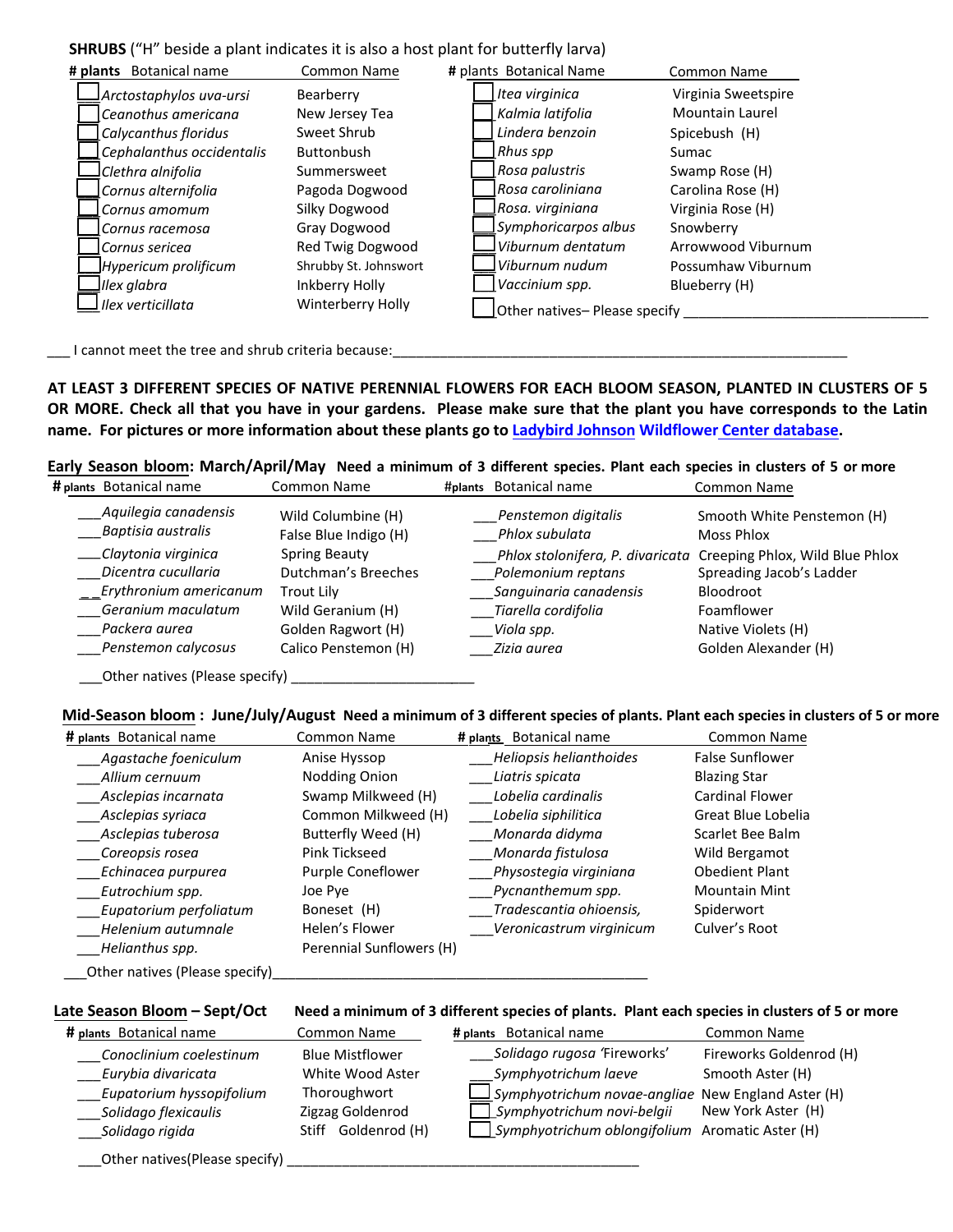|                                                                                                                     | 2. Caterpillar Food Sources. Please list the plants you noted in this application that are caterpillar food sources. (Plants   |
|---------------------------------------------------------------------------------------------------------------------|--------------------------------------------------------------------------------------------------------------------------------|
|                                                                                                                     | must be native perennials - trees, shrubs, herbaceous perennials.) In the second column list the butterfly larva (caterpillar) |
|                                                                                                                     | that each listed plant supports. (*At least 3 host plants are required.) For more information on host plants: https://         |
| extension.psu.edu/programs/master-gardener/counties/york/native-plants/fact-sheets/butterfly-larval-host-plant-list |                                                                                                                                |
| Name of host plant:                                                                                                 | Name of butterfly larva this plant supports:                                                                                   |
| $*_{1.}$                                                                                                            |                                                                                                                                |
| $*2.$                                                                                                               |                                                                                                                                |
| $*3.$                                                                                                               |                                                                                                                                |

# **STEP 2: PROVIDE WATER SOURCES**

Like all living things, pollinators need a source of water.

How do you provide water for pollinators? **(Check all that apply. Minimum requirement: 1)**

\_\_\_ Birdbath or shallow water source \_\_\_ Stream

- Butterfly puddling area **Example 20** Spring
- \_\_\_ Water Garden/Pond

## **STEP 3: PROVIDE SHELTER**

Pollinators need places to nest and to overwinter. How do you provide overwintering and nesting sites for pollinators? **(Check all that apply. Minimum requirement: 3)**

\_\_\_ Spaces of bare ground \_\_\_ Man-made boxes \_\_\_ Rock pile/wall \_\_\_ Leave garden cleanup until spring

Dead wood

# **STEP 4 : SAFEGUARDING POLLINATOR HABITAT**

### **Action 1: INVASIVE PLANTS**

Did you know that invasive plants threaten pollinator habitat by endangering the native plants that pollinators require for survival? Invasive plants that move from our yards to woodlands and natural areas threaten diversity that is vital to pollinator survival. We can all help by not planting invasives and removing existing invasives on our properties.

How do you safeguard pollinator habitat in your landscape?

\_\_\_I avoid acquiring invasive ornamental plants. **Required for certification** [\(Click here](http://www.dcnr.state.pa.us/cs/groups/public/documents/document/dcnr_20026634.pdf) for plants [considered invasive](http://www.dcnr.state.pa.us/cs/groups/public/documents/document/dcnr_20026634.pdf) in PA)

\_\_\_I have removed or am removing invasive plants currently on my property.

Please indicate which invasive plants you are removing or controlling

| Autumn Olive                                             | Japanese Knotweed           | Bishop's Weed (Goutweed)  |
|----------------------------------------------------------|-----------------------------|---------------------------|
| <b>Burning Bush</b>                                      | <b>Multiflora Rose</b>      | Periwinkle (Vinca)        |
| <b>Bush Honeysuckles</b>                                 | Norway Maple                | Paulownia - Princess Tree |
| Butterfly Bush (click here for information from PA DCNR) |                             | Yellow Flag Iris          |
| <b>Callery Pear</b>                                      | <b>Oriental Bittersweet</b> |                           |
| English Ivy                                              | Privet                      |                           |
| Japanese Barberry                                        | Purple Loosestrife          |                           |
| Japanese Honeysuckle                                     | Tree of Heaven              |                           |
| Japanese Stiltgrass                                      | Other - Please specify      |                           |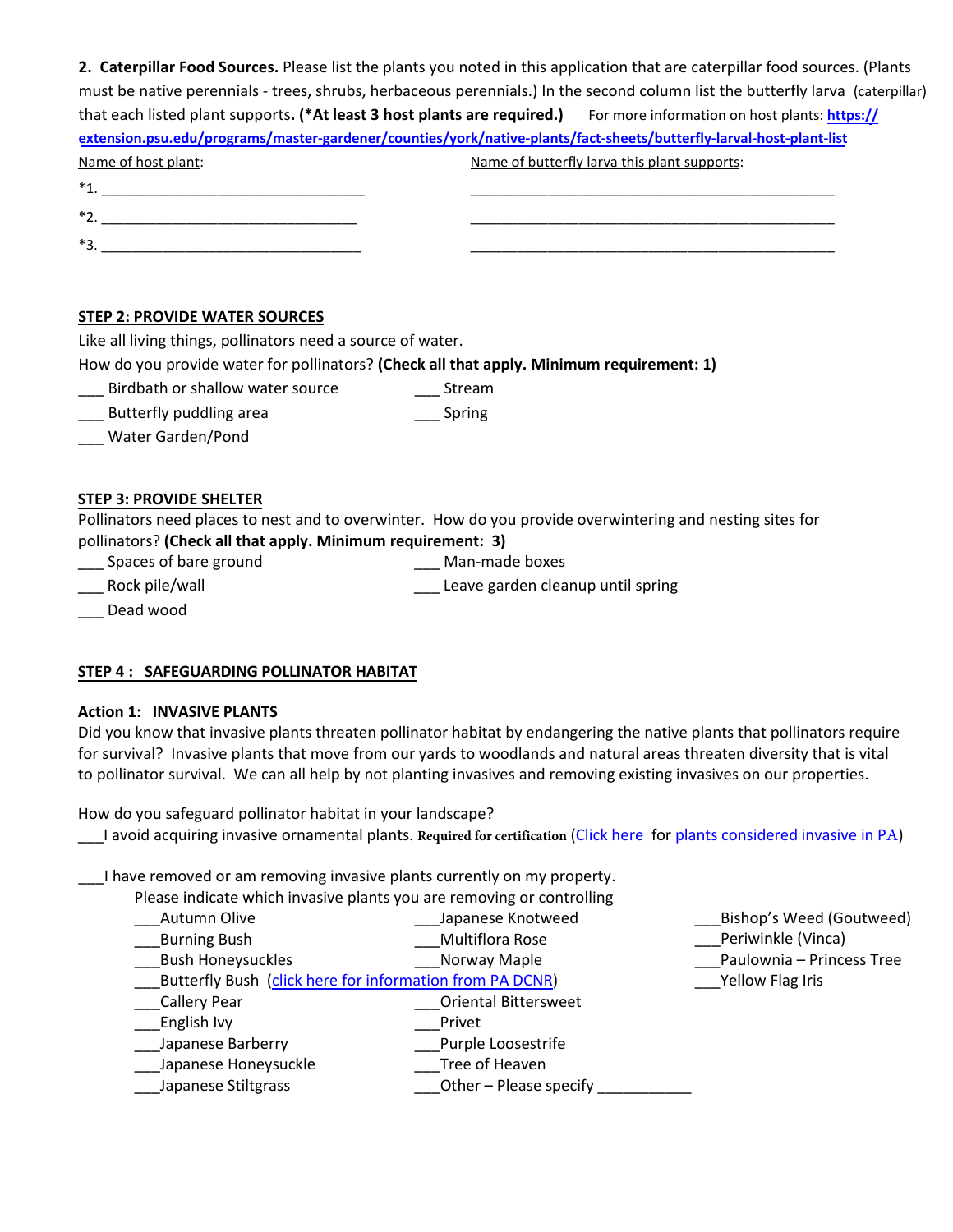# **2. REDUCING PESTICIDE USE**

\_\_\_ I don't use pesticides

\_\_\_ I occasionally use pesticides. Please review items A to G. **All must be checked for certification.**

- a. Clearly identify the pest before taking action
- b.\_\_\_ Use less toxic pesticides such as horticultural oil and insecticidal soap
- c.\_\_\_ Always follow label directions
- d. Never spray plants in bloom
- e. Spray late in the evening when bees are less active
- f. Target spray only the problem spots
- g.\_\_\_ Avoid Systemics

## **About your Pollinator Friendly Garden**

In what type of area is your property located? \_\_\_ Urban \_\_\_ Suburban \_\_\_ Rural

How large is your property?

| less than 1/4 acre | $1/2$ to 1 acre | 5-10 acres  |
|--------------------|-----------------|-------------|
| 1/4 to 1/2 acre    | 1-5 acres       | $10+$ acres |

Choose the option that best describes your garden

| Home            | Government Building or Park |
|-----------------|-----------------------------|
| Apartment/Condo | Nature Center/Arboretum     |
| Farm            | Museum/Conservatory         |
| <b>Business</b> | Master Gardener Demo Garden |
| School          | Other, please describe:     |

## **Photos - REQUIRED**

**Please share at least five pictures of your garden. Include an overview of your garden /property and** *s***everal pictures showing gardens that include the required plants. Please label your photos with plant names.** We welcome prints or digital pictures.

*Please help us help you. Send all pictures via mail or send all via e-mail.* 

I am including photos to assist you in the certification of my pollinator friendly garden and grant the Pennsylvania State University the right to use, reproduce and publish the photographs for any purpose without compensation or any other consideration. By entering your name and date below, you indicate that you agree with the previous statement:

Name: \_\_\_\_\_\_\_\_\_\_\_\_\_\_\_\_\_\_\_\_\_\_\_\_\_\_\_\_\_\_\_\_\_\_\_\_\_\_\_\_\_\_\_\_\_\_\_\_\_\_\_\_\_\_\_ Date: \_\_\_\_\_\_\_\_\_\_\_\_\_\_\_\_\_\_\_\_\_\_\_\_

### **Submitting your application**

**1. Certify Your Information: If certified, my garden will appear as a point on the certified gardens map unless I indicate otherwise.**

By entering your full name below, you indicate that you agree with the following statement: I certify that all the information provided above is true and that I will strive to use pollinator friendly practices in my garden.

Name: \_\_\_\_\_\_\_\_\_\_\_\_\_\_\_\_\_\_\_\_\_\_\_\_\_\_\_\_\_\_\_\_\_\_\_\_\_\_\_\_\_\_\_\_\_\_\_\_\_\_\_\_ Date: \_\_\_\_\_\_\_\_\_\_\_\_\_\_\_\_\_\_\_\_\_\_\_\_\_\_